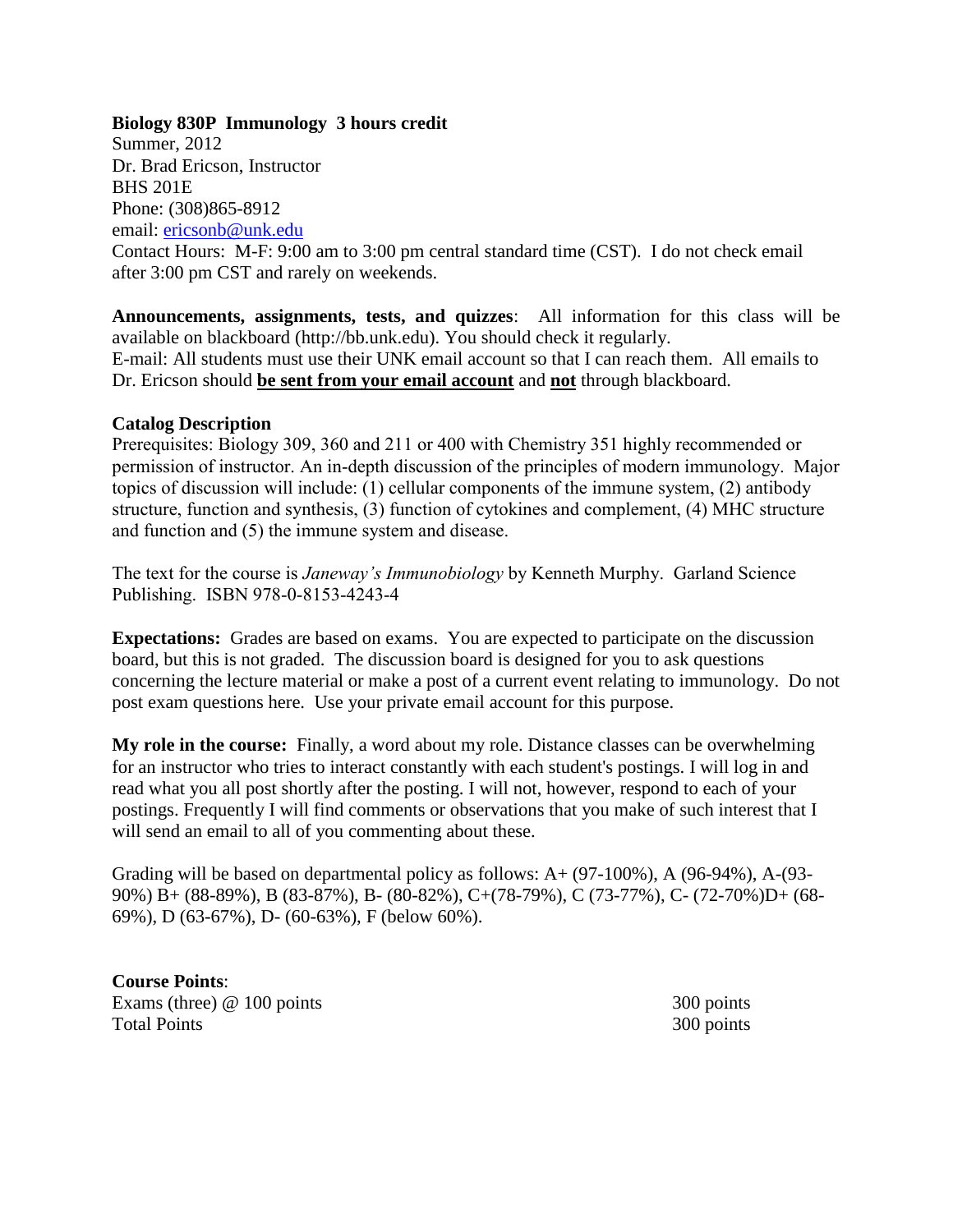**Exams:** Exams may be composed of multiple choice, true/false, application problems, and/or short essays. I believe that immunology and science exams in general should be an application of the material learned, and not simply rote memorization. The exams are not comprehensive, in that, the questions asked will specifically address material covered since the last exam or in the case of the first exam, material since the first day of class. The material on the test will include lecture material only. The multiple choice/true or false portion of the exam will be taken as a timed online portion. The amount of time allotted will be announced at the time of the test. If you run out of time while taking the test, you will not be given extra time. If you have a problem while taking your test, send me an email and I will deal with it as soon as possible. The computer displays a message to me that tells me what kind of problem you had, whether you took too much time or there was a computer problem. I will be available M-F from 9:00 am to 3:00 pm CST, but not constantly as I do have other teaching and research responsibilities. Everyone is expected to take all of the exams. **You must take all three exams to receive full credit. If you miss an exam, you will automatically fail and receive a letter grade of an "F".**  The dates for the exams are listed on the schedule. The exam will be made available at 8:00 am CST on Monday of the week listed and taken off at 11:55 pm CST on Sunday of the week listed. As an example, if the first test is put on blackboard at 8:00 am CST on Monday, September  $27<sup>th</sup>$ , you would have until 11:55 pm CST Sunday, October 3<sup>rd</sup> to take the online portion and email the take-home portion to me. **THE DEADLINE IS FINAL! THE ONLINE PORTION WILL BE REMOVED AT 11:55 pm CST ON THE SUNDAY DUE DATE.** 

## **MAKEUP EXAMS WILL BE GIVEN ONLY UNDER EXTREME OR EXTENUATING CIRCUMSTANCES, WHICH CAN BE DOCUMENTED! In any and all cases, the final validity and acceptability of any excuse for absence are at my sole discretion**.

**General Discussion Board:** This discussion board will be for introductions, general questions, and questions over lecture. This discussion board will **not be graded**. If you have questions about lecture material, please post it here. In my experience, if you have a question about the material, so does everyone else! **Do not post questions about tests here.** If you have a question about a test you have taken, email me directly. If it is something that should be shared with the rest of the class, I will post it.

**Bonus Points or Extra Credit:** During the course of the summer, there is a possibility of earning bonus points or extra credit (see grading scheme). For the bonus points or extra credit offered, neither can be "made up". Do not ask to do something "extra" if you miss the opportunity. Also, do not attempt to use extra credit to make up for missing an assignment that is part of the course. If you miss something, you miss it, no ifs, ands or buts!

## **Students with Disabilities**

The college is committed to providing support for students with disabilities. Any student with physical, learning, emotional, or psychological disabilities is encouraged to stop by room 163 in the Memorial Student Affairs Building, the Academic Success Office and make an appointment with David Brandt, the Disabilities Coordinator at 308-865-8214 or by email at [brandtdl@unk.edu.](mailto:brandtdl@unk.edu_) If you have an accommodation plan please see me as soon as possible, so we